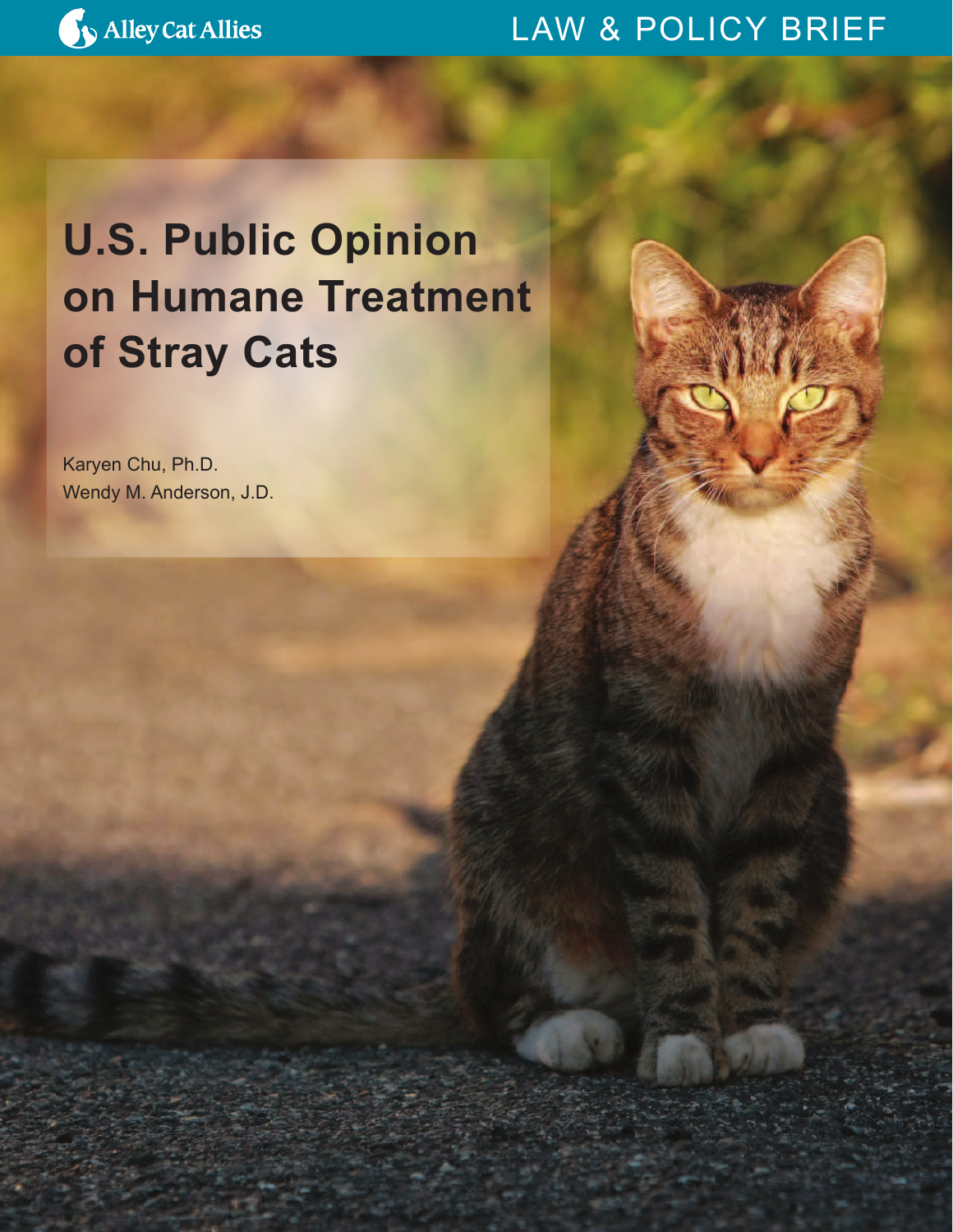Copyright © 2007 by Alley Cat Allies, Inc. All Rights Reserved. 7920 Norfolk Avenue, Suite 600 Bethesda, MD 20814-2525 www.alleycat.org

For information on permission to reprint any portion of this work, please contact us at: Chu&Anderson@alleycat.org

The correct citation to this document is as follows: Karyen Chu and Wendy M. Anderson, "U.S. Public Opinion on Humane Treatment of Stray Cats," *Law & Policy Brief* (Bethesda, MD: Alley Cat Allies, September 2007).

Cover photo: Jason Putsché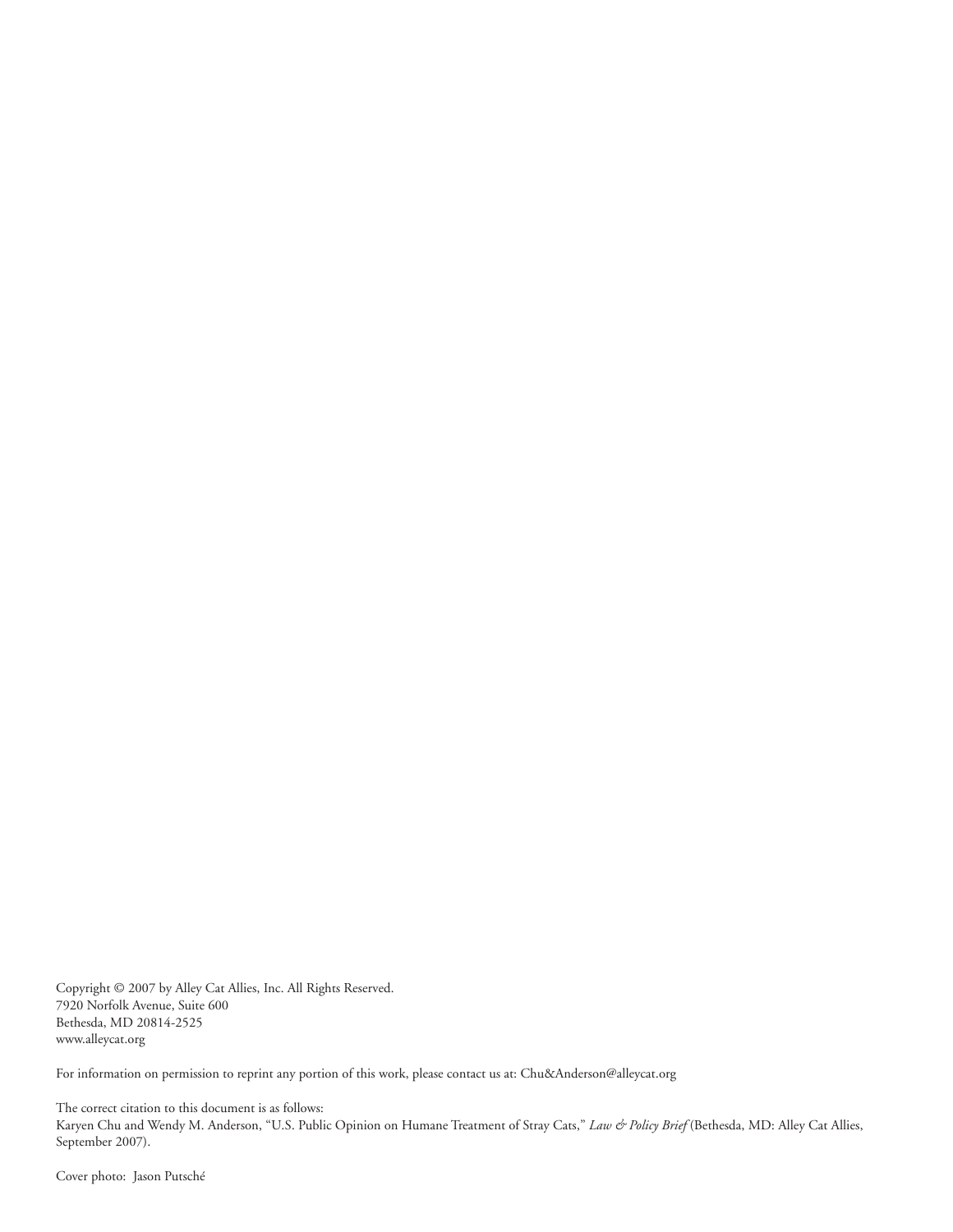# U.S. Public Opinion on Humane Treatment of Stray Cats

Karyen Chu, Ph.D., and Wendy M. Anderson, J.D.1

An overwhelming majority of Americans believe that leaving a stray cat outside to live out his life is more humane than having him caught and put down, according to a nationally representative survey conducted for Alley Cat Allies by Harris Interactive in April and May 2007. These results reveal a significant disparity between the public's humane ethic and the operating policy of most U.S. animal pounds and shelters.<sup>2</sup> The current animal control policy is that it is more humane to kill a stray cat now than let him live out his life outdoors; however, this policy rests on untenable bases. While those bases will be discussed in detail below, what is most salient to note is that the socalled humane ethic of the animal control and sheltering system ends more cats' lives than does any other documented cause of death.<sup>3</sup>

#### **A Policy of Killing Stray Cats Is Not Humane**

The Alley Cat Allies survey yielded responses from a nationally representative sample of 1,205 adults.<sup>4</sup> Among the questions asked were two that explored the general public's views on which would be more humane: leaving a stray cat to live outside or having the stray cat caught and put down.

The first question asked was:

*If you saw a stray cat in your community and could only choose between two courses of action—leaving the cat where it is outside or having the cat caught and then put down which would you consider to be the more humane option for the cat? 5*

The responses, detailed below, reveal that an overwhelming majority of Americans—81% believe that leaving a stray cat outside to live out his life is more humane than having the cat caught and killed.

Respondents were then asked a follow-up question to find out whether their views would change if they knew that the cat would die in two years from being hit by a car. Respondents were specifically asked:

*If you knew that the stray cat you saw would die in two years because it would be hit by a car, which would you consider to be the most humane option today?*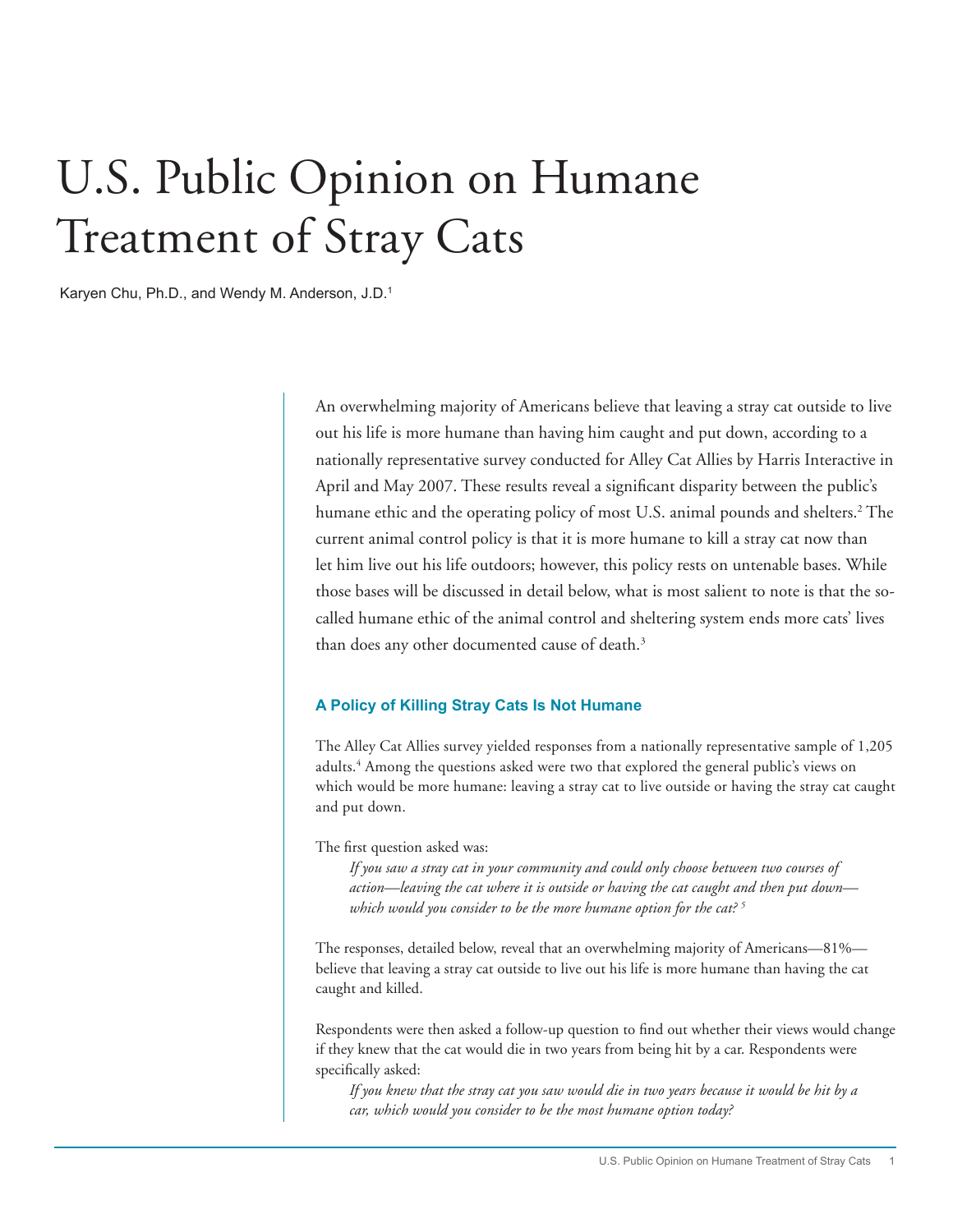

Even when asked to assume that the stray cat would die traumatically in two years' time, most Americans continue to believe that it is most humane to leave the stray cat outside to live out those two years of his life. By a 72% to 21% margin, Americans believe that it is more humane to let the stray cat live outside than to kill the cat now, even assuming he will suffer a painful death in two years.

By contrast, it is the operating policy of the animal control and sheltering system—



which makes the actual decisions about when to kill stray animals—that it is most humane to kill stray cats in the present to preclude the possibility that the cats may suffer "bad" deaths sometime in the future. In the words of one national animal organization, "we do believe that humane euthanasia of homeless companion animals is preferable to the . . . slow, painful deaths they face when they must fend for themselves outdoors."6 As a result of this policy, 70–73% of cats entering animal pounds and shelters in the United States are killed, according to the most comprehensive research to date.7 In fact, "euthanasia" at animal pounds and shelters is the single greatest documented cause of cat mortality in this country.<sup>8</sup>

The Alley Cat Allies survey reveals that most Americans do not agree: even assuming a bad death will occur in two years, Americans nevertheless think it is more humane to allow a stray cat to live out his natural life. In other words, even a certain "bad" death does not justify killing a cat and depriving him of two years of life.

#### **Scientific Research Indicates that Stray Cats Lead Good Lives**

Apart from the quality-of-death issue, the animal control and sheltering system also claims that stray cats suffer "harsh lives." The basis of this claim is anecdotal. One national animal group asserts that in its experience with feral cats, "Highly contagious diseases are common, as are infected puncture wounds, broken bones, urinary tract infections, brain damage, internal injuries, attacks by other animals or cruel humans, automobile accidents, and terrible living conditions like freezing or stifling temperatures, scrounging for food, and being considered a 'nuisance.'"9 Although such anecdotes are horrendous, they do not provide a rational basis to conclude that stray cats should be killed.

Indeed, a number of scientific studies provide a statistical reality markedly at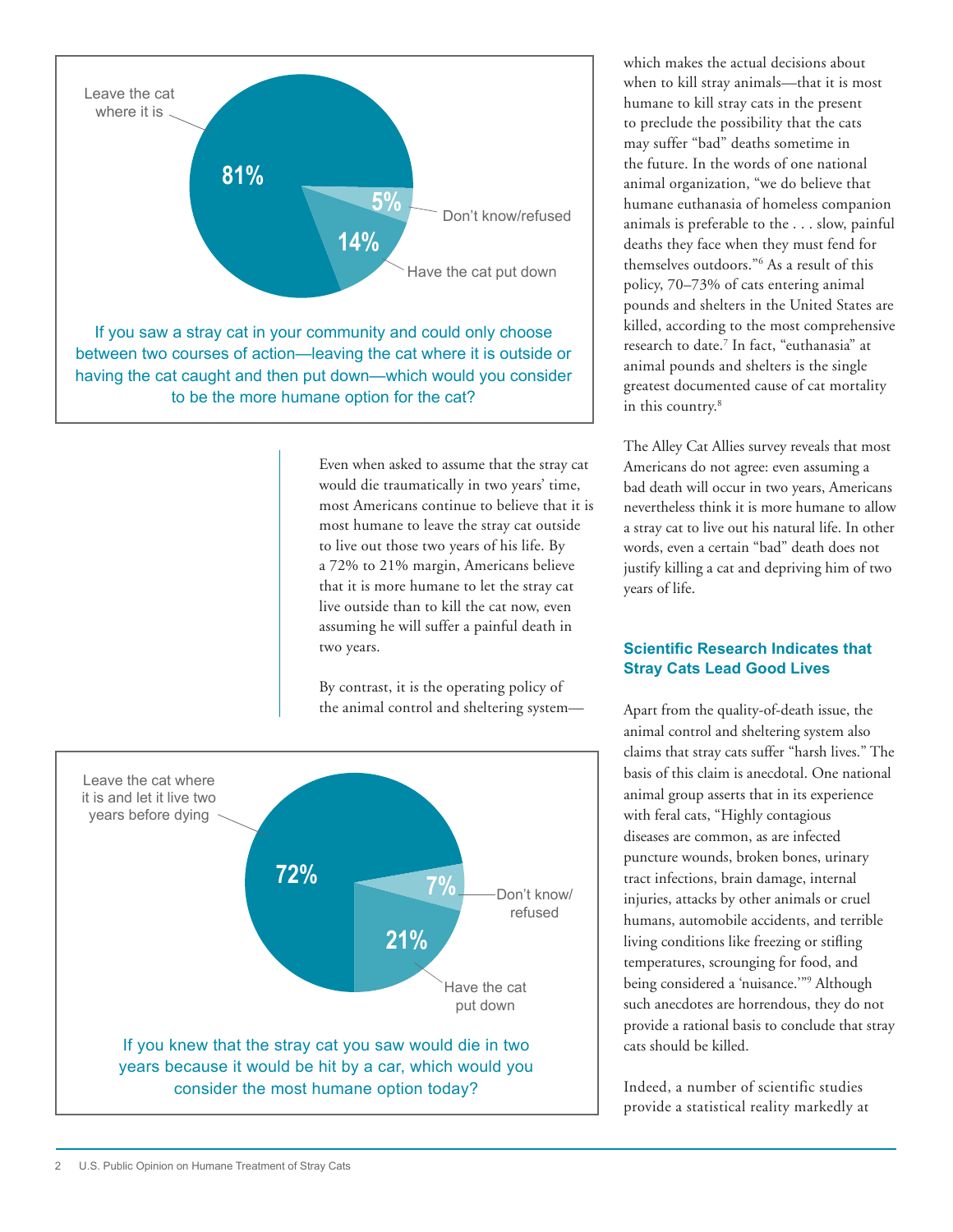odds with the anecdotes that "prove" stray cats live harsh lives. For example, a 2006 study found that of 103,643 stray and feral cats examined in spay/ neuter clinics in six states from 1993 to 2004, less than 1% of those cats was euthanized due to debilitating conditions, trauma, or infectious diseases.10 A smaller study conducted in 2002 examined the body weight, body condition score, and falciform fat pads of 105 mature male cats brought to a spay/neuter clinic in Alachua County, Florida. The study revealed that "[o]verall, the cats in this study were lean but not emaciated prior to neutering."<sup>11</sup> A study examining the infectious disease rates of feral cats in Northern Florida found that "feral cats assessed in this study had similar or lower prevalence rates of infections than those published for pet cats in the United States."12

While the anecdotal evidence of stray cats' harsh lives offered by the animal control and sheltering system is true in certain individual cases, single anecdotes should not be extrapolated to a policy of killing all stray cats. This is especially true in light of the finding that most Americans believe it is more humane to leave a stray cat where he is rather than catch him and put him down, even assuming the cat will later suffer a traumatic death.

#### **An 8,000-to-10,000-Year-Old Species Cannot Be Redefined as "Indoors Only"**

The animal control and sheltering system erroneously paints cats as a species that belongs only indoors and in human households; it then cites the lack of such

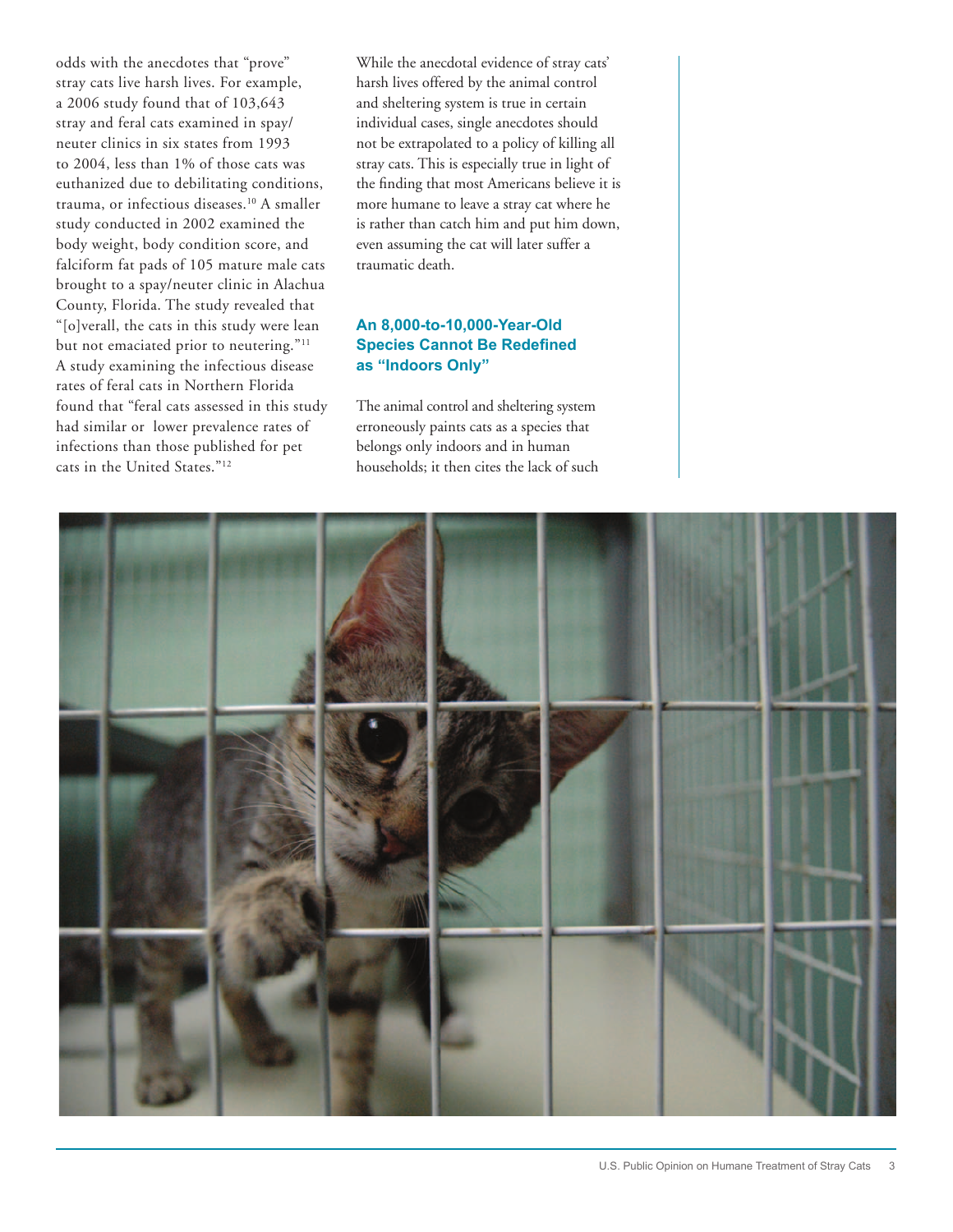homes as another reason that "euthanizing" stray cats promotes the animals' best interests. Implicit in this assertion is another unexamined and erroneous assumption: namely, that all domestic species are totally dependent on humans for their well-being. This notion of dependency may be true for some species, but it is not true for the domestic cat, *Felis catus*. In fact, "nearly all domestic cats can . . . survive and even flourish on their own if In other words, unlike species domesticated for agriculture (e.g., cows) or transport (e.g., horses) cats co-occurred with modern humans.19

The notion that cats belong only indoors or as "owned" pets is contrary to the natural history of the *Felis catus* species, a species that has flourished outdoors for 8,000 to 10,000 years. Setting a standard of well-being for the species based on

The notion that cats belong only indoors or as "owned" pets is contrary to the natural history of the *Felis catus* species, a species that has flourished outdoors for 8,000 to 10,000 years.

> they shift their core area or home base to a farm, a derelict building, or even land that is uninhabited by people."13

This ability to adapt and re-adapt is a central characteristic of this species. The July 2007 issue of *Scientific American*  explains the most up-to-date research on the evolution of cats:14 "We now believe that the cat was domesticated on several occasions, all within the Fertile Crescent 8,000 to 10,000 years ago."15 When "nomadic human populations began to gather in small villages around the first agricultural settlements," the result was "the birth of human and feline civilizations."16 The development of human agriculture led to grain stores, which in turn led to plentiful rodent populations. Attracted to those populations, wildcats began to live in proximity to humans and became increasingly socialized to humans. As the scientists summarized, these cats "linked their fortunes to those of humans."17 They migrated with humans across the globe, and today the estimated population of domestic cats is 600 million worldwide.18

the life of an indoor cat ignores the true habitat and natural history of the species.<sup>20</sup> The animal control and sheltering system which claims that cats are better off being killed than allowed to live outdoors ignores history and also acts in direct opposition to the beliefs of the general public about what is humane treatment of animals.

#### **Concluding Remarks**<sup>21</sup>

Alley Cat Allies' national survey reveals that the animal control and sheltering system, which promotes "euthanasia" of stray cats as being in the cats' best interests, is at odds with the humane values of most Americans. Existing scientific research does not support the system's additional rationale for killing. These findings serve as a call to substantially reform the operating policies of the nation's animal control and sheltering system.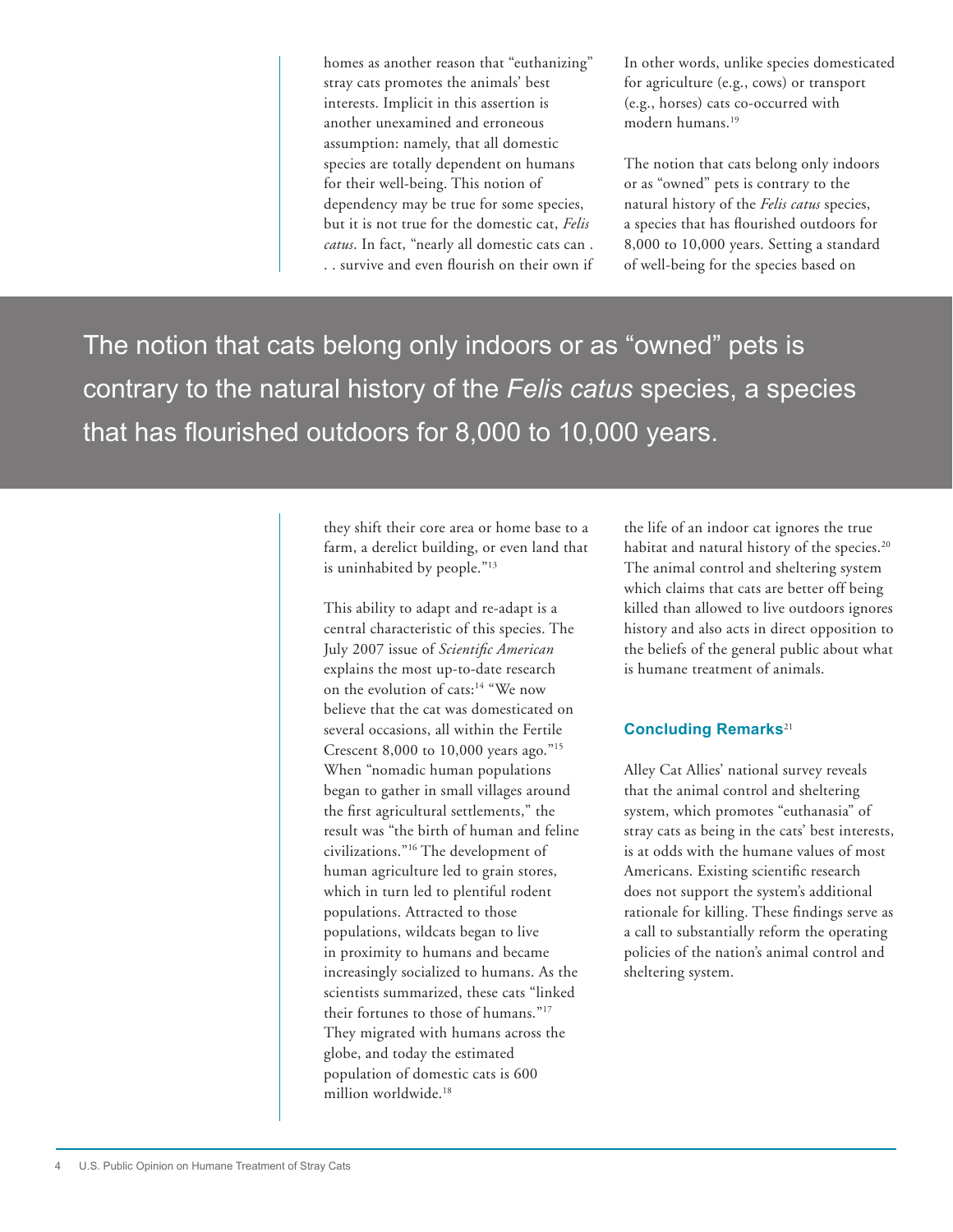### About the Survey

#### **Methodology**

Harris Interactive® conducted the study by telephone within the contiguous United States between April 24 and May 14, 2007, among 1,205 adults. The sample included an oversample of 202 women ages 40 or older because this is an important constituency for Alley Cat Allies. Figures for age, sex, race, education, household income, number of adults in the household, and region were weighted for the entire sample where necessary to bring them into line with their actual proportions in the population. As such, all data included in this report reflect the weighted percentages.

All surveys are subject to several sources of error. These include: sampling error (because only a sample of a population is interviewed), measurement error due to question wording and/or question order, deliberately or unintentionally inaccurate responses, nonresponse (including refusals), interviewer effects (when live interviewers are used—as in this survey), and weighting.

With one exception (sampling error) the magnitude of the errors that result cannot be estimated. There is, therefore, no way to calculate a finite "margin of error" for any survey, and the use of this phrase should be avoided.

For this survey with pure probability samples, with 100% response rates, it is possible to calculate the probability that the sampling

error (but not other sources of error) is not greater than some number. With a pure probability sample of 1,205 adults, one could say there is a 95% probability that the overall results have a sampling error of +/– three percentage points. However, that does not take other sources of error into account.

#### **About Harris Interactive**®

Harris Interactive is the  $12<sup>th</sup>$  largest and fastest-growing market research firm in the world. The company provides research-driven insights and strategic advice to help its clients make more confident decisions that lead to measurable and enduring improvements in performance. Harris Interactive is widely known for The Harris Poll®, one of the longest-running independent opinion polls, and for pioneering online market research methods. The company has built what it believes to be the world's largest panel of survey respondents, the Harris Poll Online. Harris Interactive serves clients worldwide through its United States, Europe, and Asia offices; its wholly-owned subsidiary Novatris in France; and a global network of independent market research firms. The service bureau, HISB, provides its market research industry clients with mixed-mode data collection and panel development services, as well as syndicated and tracking research consultation. More information about Harris Interactive may be obtained at www.harrisinteractive.com.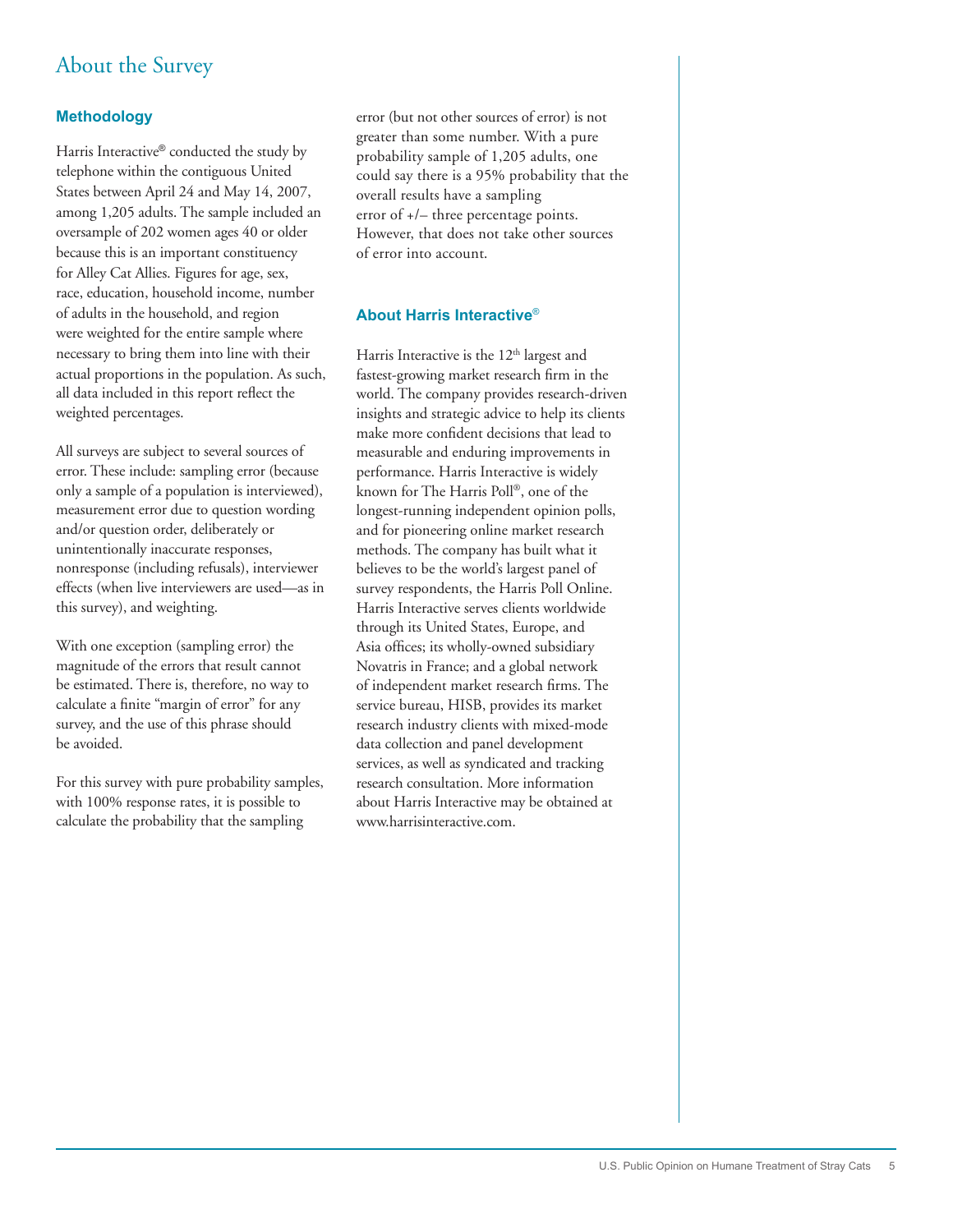#### **Endnotes**

- 1 Karyen Chu, an economist, sits on the Board of Directors of Alley Cat Allies, Inc., and Wendy M. Anderson serves as the corporation's Director of Law & Policy. Alley Cat Allies, Inc., is a corporation, exempt from taxation under section  $501(c)(3)$  of the Internal Revenue Code, for the purpose of preventing cruelty to animals and educating the public to advance animal welfare. The views expressed do not necessarily represent the views of Dr. Chu's employer, the Federal Deposit Insurance Corporation.
- At least 5,000 animal control pounds and shelters operate in the United States. See The National Council on Pet Population Study & Policy, The Shelter Statistics Survey, 1994–97, http://www.petpopulation. org/statsurvey.html (last visited Feb. 11, 2009). The National Council on Pet Population Study & Policy identified 5,042 facilities between 1994 and 1997; the actual number of facilities may be higher. These facilities operate independently. A number of national nonprofits seek to provide guidance and resources to these facilities; both the facilities and these national nonprofits will be referred to collectively here as the "animal control and sheltering system."
- 3 See analysis and citations on page 2.
- 4 As is customary, figures for age, sex, race, education, household income, number of adults in the household, and region were weighted for the entire sample where necessary to bring them into line with their actual proportions in the population. For details on the survey methodology, see page 5.
- 5 The survey conducted by Harris Interactive referred to an individual cat as "it." Alley Cat Allies recognizes cats as gendered animals and, with the exception of the verbatim questions from the poll, will refer to an individual cat as "he."
- 6 See The Humane Society of the United States, Common Questions About Animal Shelters and Animal Control, http://www.hsus.org/pets/animal\_shelters/ common\_questions\_about\_animal\_shelters\_and\_ animal\_control.html (last visited Feb. 11, 2009); see also People for the Ethical Treatment of Animals, Euthanasia: The Compassionate Option, http://www. helpinganimals.com/Factsheet/files/FactsheetDisplay. asp?ID=39 (last visited Feb. 11, 2009).
- 7 See The National Council on Pet Population Study & Policy, The Shelter Statistics Survey, 1994–97, http:// www.petpopulation.org/statsurvey.html (last visited Feb. 11, 2009).
- 8 Id. See also Gary J. Patronek et al., Risk Factors for Relinquishment of Cats to an Animal Shelter, 209(3) J. Am. Vet. Med. Assoc. 582, 582 (1996).
- 9 See People for the Ethical Treatment of Animals, Trap, Neuter, Return, and Monitor Programs for Feral Cats: Doing It Right, http://www.helpinganimals. com/factsheet/files/FactsheetDisplay.asp?ID=120 (last visited Feb. 11, 2009); see also The Humane Society of the United States, Common Questions About Animal Shelters and Animal Control, http://www.hsus.org/pets/ animal\_shelters/common\_questions\_about\_animal\_ shelters\_and\_animal\_control.html (last visited Feb. 11, 2009).
- 10 See Jennifer L. Wallace and Julie K. Levy, Population Characteristics of Feral Cats Admitted to Seven Trap-Neuter-Return Programs in the United States, 8(4) J. Feline Med. Surg. 279, 282 (2006).
- 11 See Karen C. Scott et al., Body Condition of Feral Cats and the Effect of Neutering, 5(3) J. Appl. Anim. Welf. Sci. 203, 210 (2002).
- 12 See Brian J. Luria et al., Prevalence of Infectious Diseases in Feral Cats in Northern Florida, 6(5) J. Feline Med. Surg. 287, 287 (2004); see also Irene T. Lee et al., Prevalence of Feline Leukemia Virus Infection and Serum Antibodies Against Feline Immunodeficiency Virus in Unowned Free-Roaming Cats, 220(5) J. Am. Vet. Med. Assoc. 620, 620 (2002). This study of 733 unowned, free-roaming cats in Raleigh, North Carolina, and 1,143 in Gainesville, Florida, concluded that the "[p]revalence of FeLV infection and seroprevalence for FIV . . . are similar to prevalence rates reported for owned cats in the United States."
- 13 Juliet Clutton-Brock, A Natural History of Domesticated Mammals, 131 (2d ed. 1999).
- 14 Stephen J. O'Brien and Warren E. Johnson, The Evolution of Cats, Scientific American 74, 68–75 (July 2007); see also Carlos A. Driscoll et al., The Near Eastern Origin of Cat Domestication, Sciencexpress 519-523 (July 2007).
- 15 Stephen J. O'Brien and Warren E. Johnson, The Evolution of Cats, Scientific American 74, 68–75 (July 2007).
- 16 Id. at 75.

17 Id.

- 18 Id.
- 19 See Carlos A. Driscoll et al., The Near Eastern Origin of Cat Domestication, Sciencexpress 519–523 (July 2007).
- 20 Scientists who use cats in research recognize that a human home is not a cat's "natural" habitat and should not be the standard for assessing cat welfare; rather, when considering species-standard behavior, scientists are encouraged to look for behaviors seen in outdoor cats: "Assessments [of cat behavior] should look for . . . a behavioral repertoire which more closely resembles that of free-ranging cats" (UK Cat Behavior Working Group 1995). Sandra McCune, "Enriching the Environment of the Laboratory Cat," in Environmental Enrichment Information Resources for Laboratory Animals: 1965–1995: Birds, Cats, Dogs, Farm Animals, Ferrets, Rabbits, and Rodents (C.P. Smith and V. Taylor eds., 1995), available at http://www.nal.usda.gov/awic /pubs/enrich/labcat.htm (last visited Feb. 11, 2009).
- 21 It bears noting that Alley Cat Allies' questions addressed stray cats only, not cats generally; the responses are not evidence that most Americans believe it is acceptable to abandon a pet cat or to allow an indoor-only pet to roam outdoors. Neither the survey results nor the commentary here should be read to suggest otherwise.